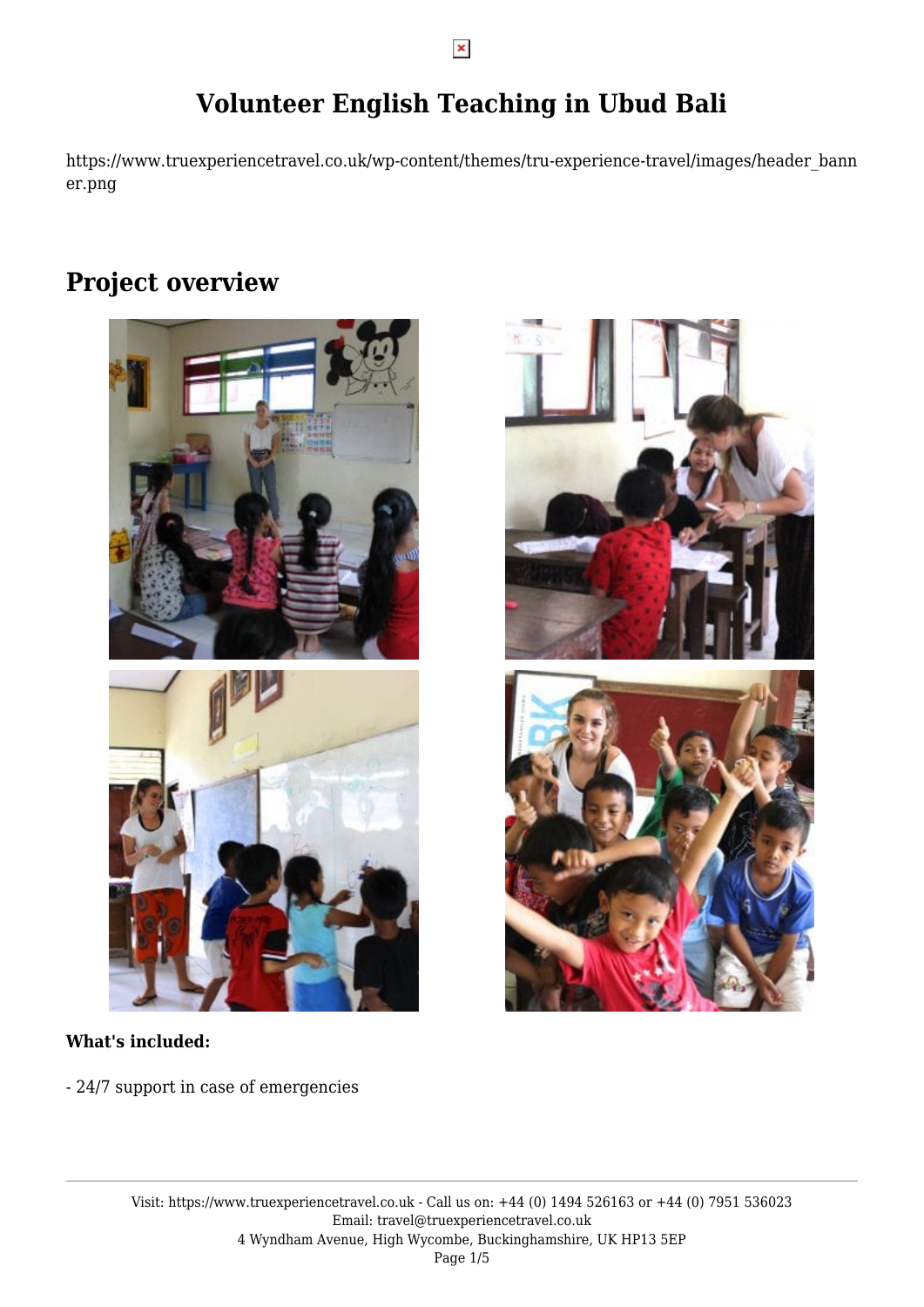# **Volunteer English Teaching in Ubud Bali**

https://www.truexperiencetravel.co.uk/wp-content/themes/tru-experience-travel/images/header\_bann er.png

- Accommodation
- Airport Pick up
- English speaking coordinator
- Meals
- Orientation

#### **What's not included:**

- Airport drop off
- Flights
- Travel insurance
- Vaccination
- Visa

# **Project itinerary**

Your time here in Bali with young children will be to help further their education, so that they may grow up to become successful and ambitious young adults within their local economy. Arriving on Sunday, you'll have plenty of time to relax ahead of your exciting week!

## **Mandatory Orientation Day**

On the Monday of your first week at this location, you will join our orientation day, to familiarise yourself with the surroundings as well as local culture. Your programme will continue as usual from Tuesday onward throughout the rest of the week.

## **Orientation Schedule – Monday**

- Welcome, introduction to Indonesia, House rules, Code of
- Conduct and handling of documents
- Culture Lesson
- Lunch
- Project meeting and Preparation

## **Tuesday to Friday**

On a typical day during this Volunteer English Teaching project in Ubud, Bali, your schedule will rise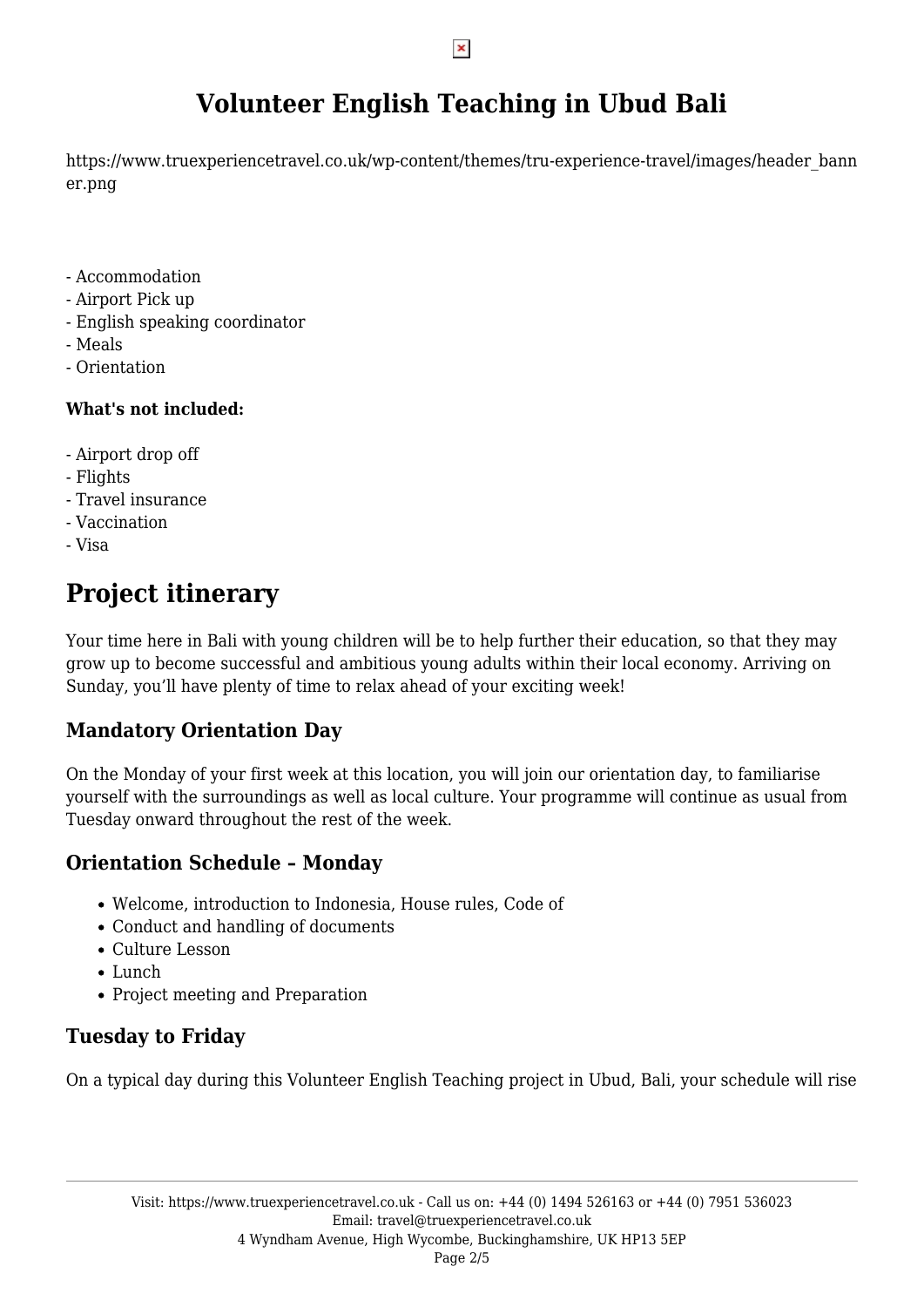# **Volunteer English Teaching in Ubud Bali**

https://www.truexperiencetravel.co.uk/wp-content/themes/tru-experience-travel/images/header\_bann er.png

early for breakfast. Thereafter, you can work on developing lesson plans for each day for a couple of hours. After lunch, you will head to your project where your students will be eagerly waiting for you! Finally, once your teaching day is done, you will return home for dinner and a relaxing evening.

During your project, you will be expected to

- Assist children with self-confidence and assertive behaviour
- Improve each child's verbal and written English.
- Design efficient lesson plans with your program coordinator and other volunteers.
- Adapt your teaching methods to the needs of the children

#### **Evenings and Weekends**

Your evenings and weekends are free to explore Ubud or simply relax with new friends back at your accommodation. Many of our volunteers enjoy mixing with their new friends during the week and plan their weekend adventures together!

**Please note:** This schedule can be changed and/or amended depending on weather conditions, local conditions and unforeseen circumstances.

#### **Places to Visit**

Here are some of our top must-see destinations …

#### **The Gili Islands**

Here, you'll find small resorts and huts for tourists looking to get away from the bustle of Ubud. In fact, the islands are a popular destination for snorkelling and diving due to its abundant marine life.

#### **Nusa Lembongan**

This is an island paradise with the clearest waters that you will ever see! Surfing, diving and snorkeling and amongst the most popular activities that visitors can enjoy.

#### **Lovina**

Lovina is located between the Bedugul mountains and the sea, and is popular for dolphin watching, trekking, hot springs and its gorgeous coral reefs.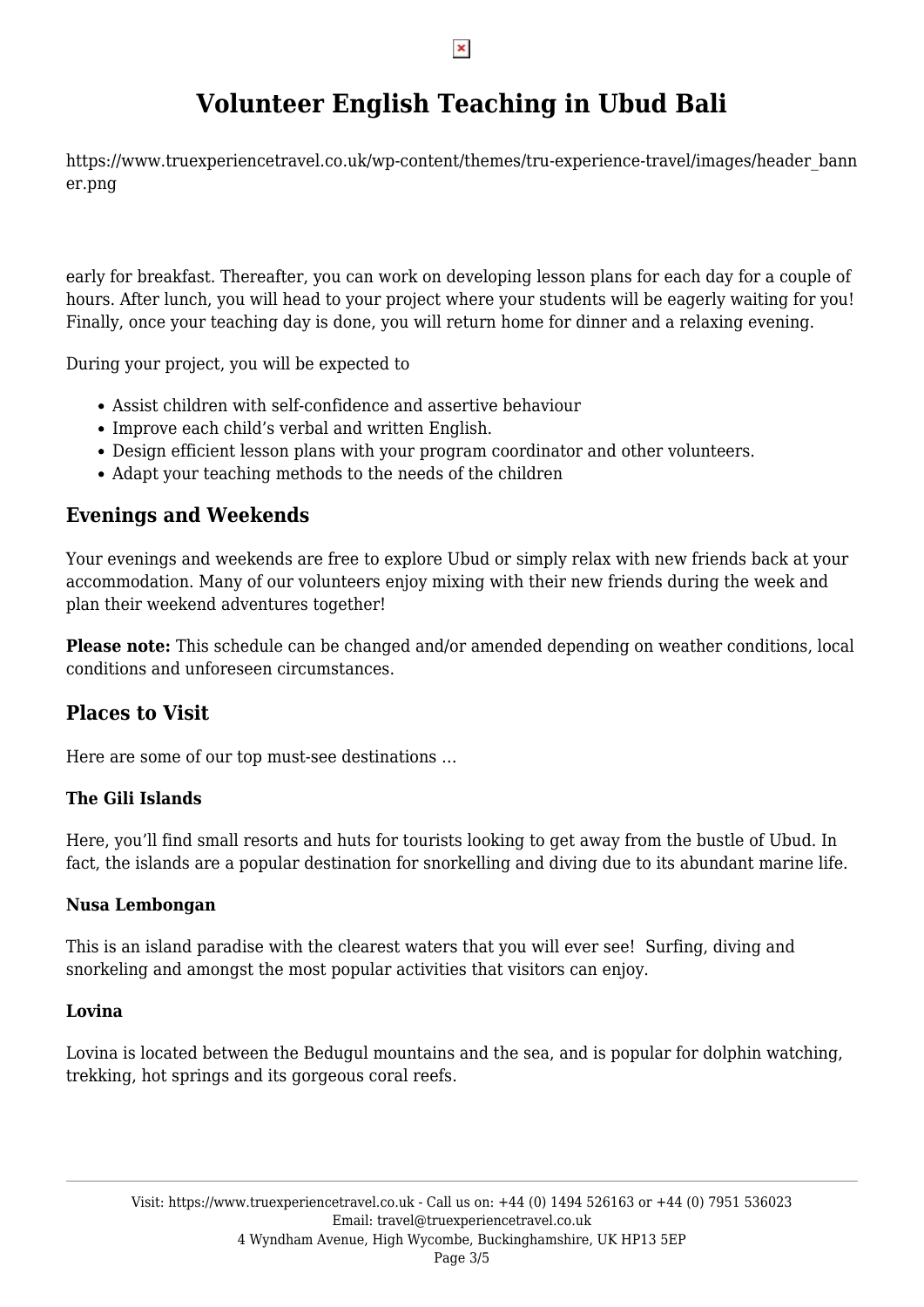# **Volunteer English Teaching in Ubud Bali**

https://www.truexperiencetravel.co.uk/wp-content/themes/tru-experience-travel/images/header\_bann er.png

#### **Sanur**

This is a stunning stretch of beach in Southeast Bali that contains villa resorts and Zen Villas. Historically, it was used as the landing site for the Dutch invasion troops during the Dutch invasion in 1906 as well as being the entry point into Bali for the Japanese during WWII.

#### **Kuta**

Kura is a beach known of its surfing opportunities and party atmosphere, and is a popular destination for our volunteers over the course of their stay!

#### **Uluwatu**

This extraordinary temple was built at the edge of a 70-metre high cliff at the edge of the sea and is inhabited by monkeys.